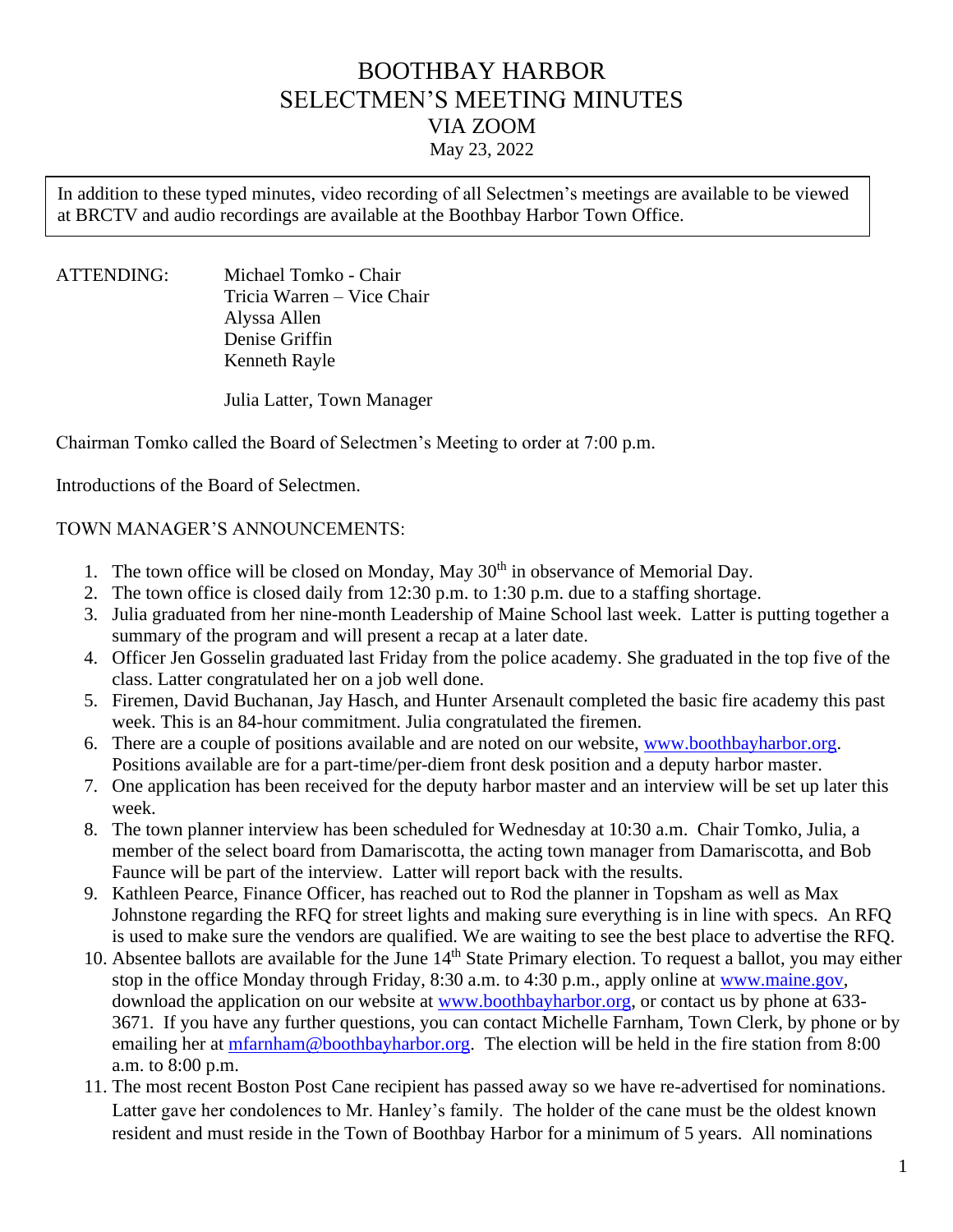need to be received in the Town Clerk's Office by Friday, June 17th. A nomination form can be obtained from the Clerk's Office during our regular business hours or online at [www.boothbayharbor.org.](http://www.boothbayharbor.org/)

- 12. Nick Upham, Public Works Foremen, and Julia have attended two training sessions in the last couple of weeks. One was in Fairfield put on by Maine DOT, regarding ADA crosswalks and sidewalks and pedestrian safety, the other was put on by Maine DOT for the new roads management software.
- 13. Michelle wants to remind everyone when coming in to do re-registrations to please have your prior registration and insurance information. If for some reason you have lost your registration please have your registration number available.
- 14. Thursday, May  $26<sup>th</sup>$  the board of selectmen and the planning board will hold a joint workshop with Lincoln County Regional Planning regarding the presentation of the Lincoln County Housing Study.
- 15. Tuesday, May 31<sup>st</sup> at the Boothbay municipal office the Boothbay and Boothbay Harbor Board of Selectmen will hold a joint workshop regarding the school charter.
- 16. Maine Department of Resources notified the town that they will be conducting a shoreline pollution survey in Boothbay Harbor from May through November. DMR staff will visit properties in the shoreline zone to access sources of pollution in the coastal waters.

## TOWN DEPARTMENT REPORTS: NONE

SELECTMEN REPORTS: Chairman Tomko gave a recap on the meeting held Wednesday, May 18<sup>th</sup> with the Boothbay and Boothbay Harbor Selectboard and Steve Lorrain, Boothbay Harbor School Trustee regarding the existing school charter. Boothbay's council will be looking through and see if she sees any updates needed. Tomko felt it was an informative meeting. Selectperson Griffin believes the concession will be to put the updated charter on the ballot in November to be voted on. The next meeting will be on May  $31<sup>st</sup>$ .

FINANCIALS: Overview of financials given by Manager, Julia Latter for Finance Officer, Kathleen Pearce.

MINUTES: Approval of May 9, 2022, meeting minutes. Approved 5-0.

#### LICENSES:

- 1. A motion was made to approve Liquor License New license for The Whale's Tale, 125 Atlantic Avenue (Malt, Wine & Spirits). Approved 4-0. (Vice-Chair Warren abstained from the vote due to conflict of interest, the owner is an acquaintance.)
- 2. A motion was made to approve Liquor License Renewal license for Wharf Street Restaurant & Bar (formerly Taka Mediterranean Bar & Grill), 16B Wharf Street (Malt, Wine & Spirits). Approved 5-0.
- 3. A motion was made to approve Victualer's License New license for The Whale's Tale, 125 Atlantic Avenue (Class H). Approved 4-0. (Vice-Chair Warren abstained from the vote due to conflict of interest, the owner is an acquaintance.)
- 4. A motion was made to approve Victualer's License New license for McSeagull's Restaurant, 14 Wharf Street (Class H). Approved 5-0.
- 5. A motion was made to approve Victualer's License New license for Mister Smooth, 22 Commercial Street (Class C). Approved 5-0.
- 6. A motion was made to approve Victualer's License New license for Captain Sawyer's B & B, 55 Commercial Street (Class H). Approved 5-0.
- 7. A motion was made to approve Special Amusement License New license for The Whale's Tale, LLC, 125 Atlantic Avenue. Approved 4-0. (Vice-Chair Warren abstained from the vote due to conflict of interest, the owner is an acquaintance.)
- 8. A motion was made to approve Special Amusement License Renewal license for Wharf Street Restaurant & Bar (formerly Taka Mediterranean Bar & Grill), 16B Wharf Street. Approved 5-0.